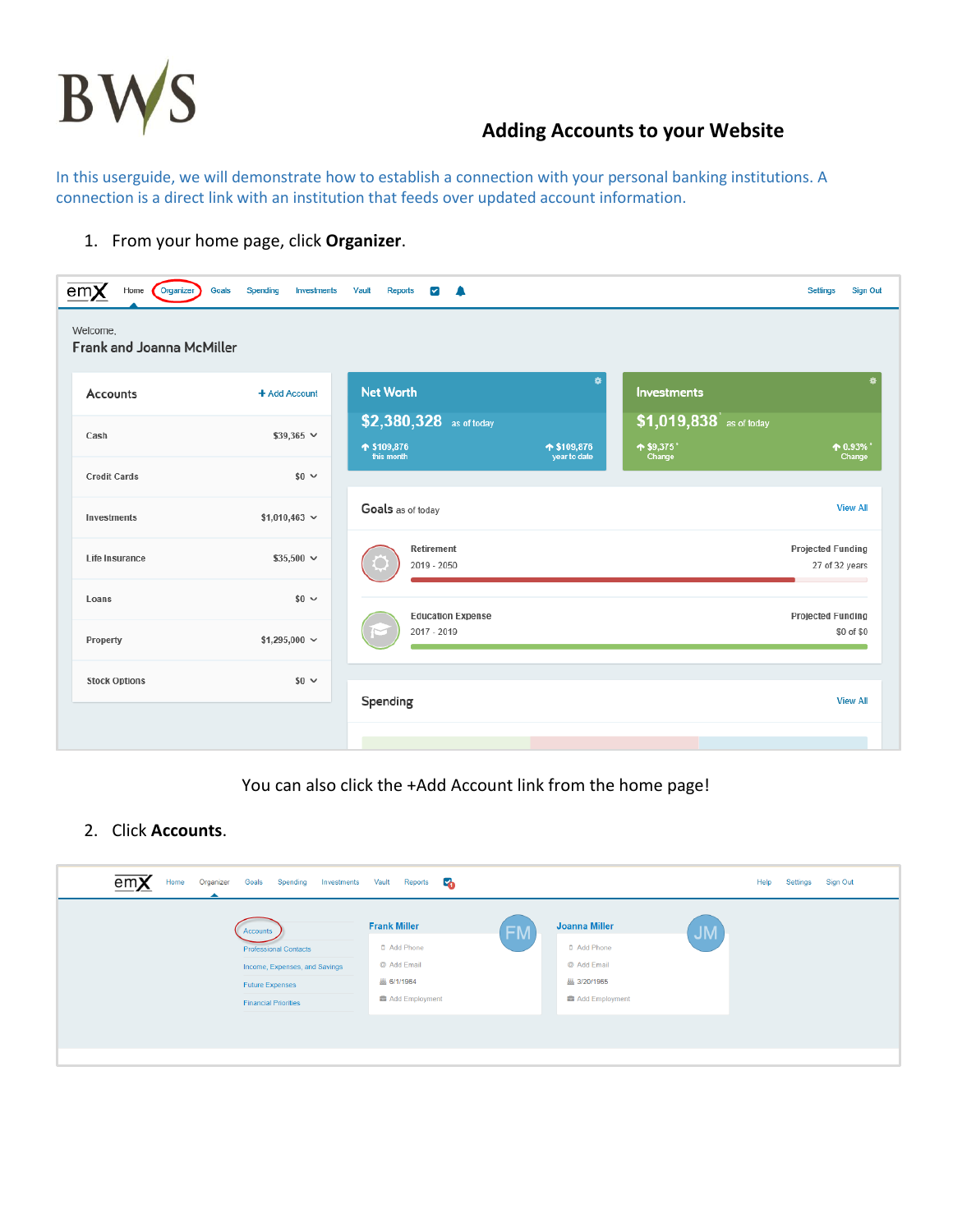

3. Review the information on why you should add accounts, and what type of accounts you should add. Click **Add**.

| G Go back to Organizer<br>Accounts | ١dd                                                                                                                                               |
|------------------------------------|---------------------------------------------------------------------------------------------------------------------------------------------------|
|                                    | No accounts have been added yet.                                                                                                                  |
|                                    |                                                                                                                                                   |
|                                    |                                                                                                                                                   |
|                                    |                                                                                                                                                   |
|                                    | Why should you add your accounts?                                                                                                                 |
| benefit from:                      | Adding your account connections is one of the most important steps toward establishing a holistic view of your financial picture. In doing so you |
| C                                  | Account values that update automatically each night to give an accurate view of your current financial status.                                    |
|                                    | Access to all of your accounts, organized neatly in one place.                                                                                    |
|                                    | 24/7 monitoring of your financial well-being.                                                                                                     |
|                                    | What types of accounts should you add?                                                                                                            |
|                                    | Cash - Including any checking, savings, or other cash accounts.                                                                                   |
|                                    | Investments - Including brokerage, 401(k), 529, etc.                                                                                              |
|                                    | Credit Cards - Any major credit or charge accounts.                                                                                               |
|                                    |                                                                                                                                                   |
| Ш                                  | Loans - All types of loans, including mortgage, home equity, auto, school, personal, etc.                                                         |
|                                    | Life Insurance - Including whole life, term life, group policies, etc.                                                                            |
|                                    | Property - Including homes, businesses, cars, jewelry, and any other personal belongings of value.                                                |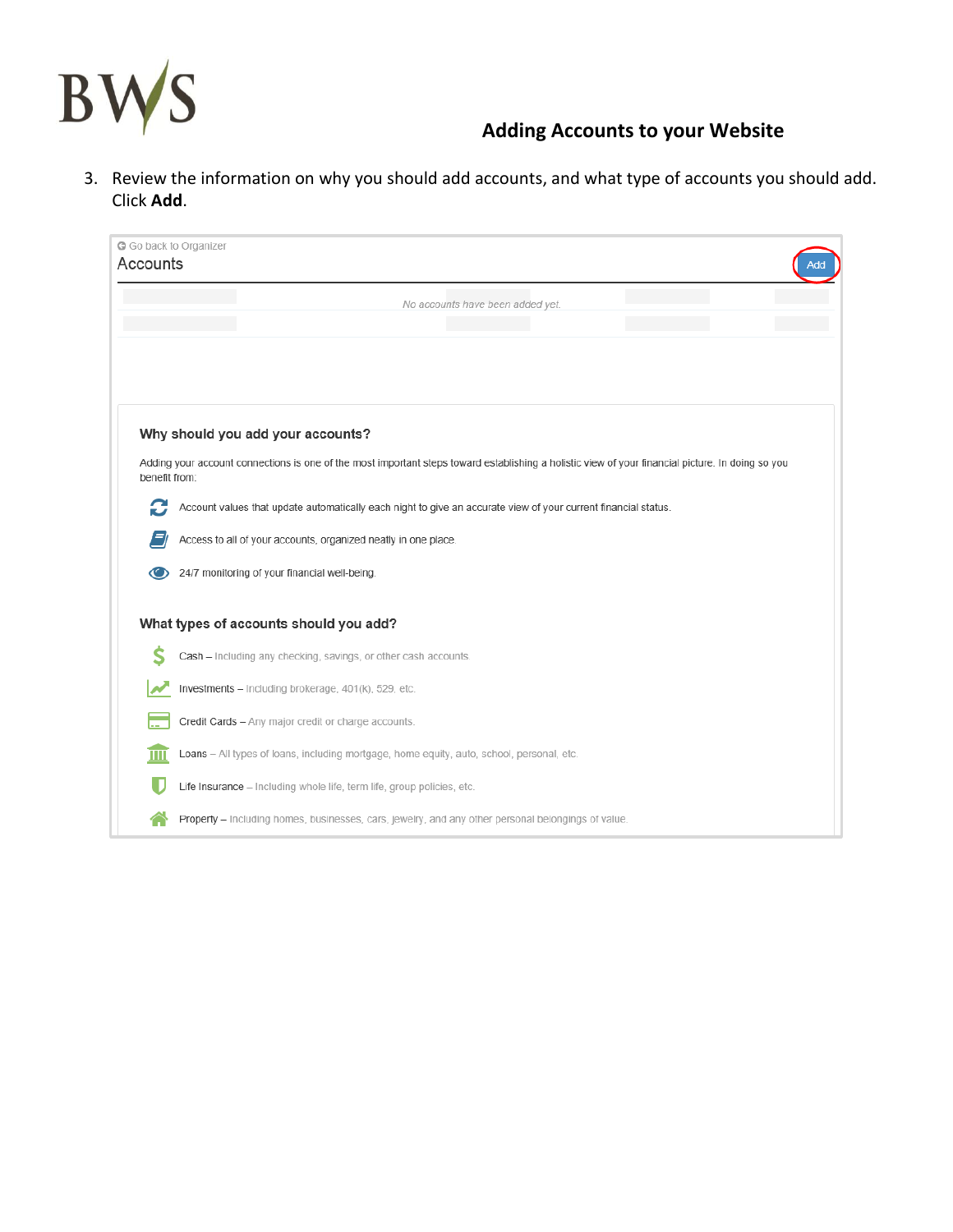

4. Select whether or not you have an online login for this account.

**Please Note:** If you do not have an online login for this account, the application will help you add the accounts manually.



5. Enter the institution's name or website address and click **Search**.

| <b>Add Accounts</b> | G Go back to Accounts                                                                                                   |
|---------------------|-------------------------------------------------------------------------------------------------------------------------|
|                     | Enter your institution's name or website address<br>Search                                                              |
|                     | Can't find your institution?                                                                                            |
|                     | Some accounts don't have online access. To add those accounts, you will need to use a form to fill out the information. |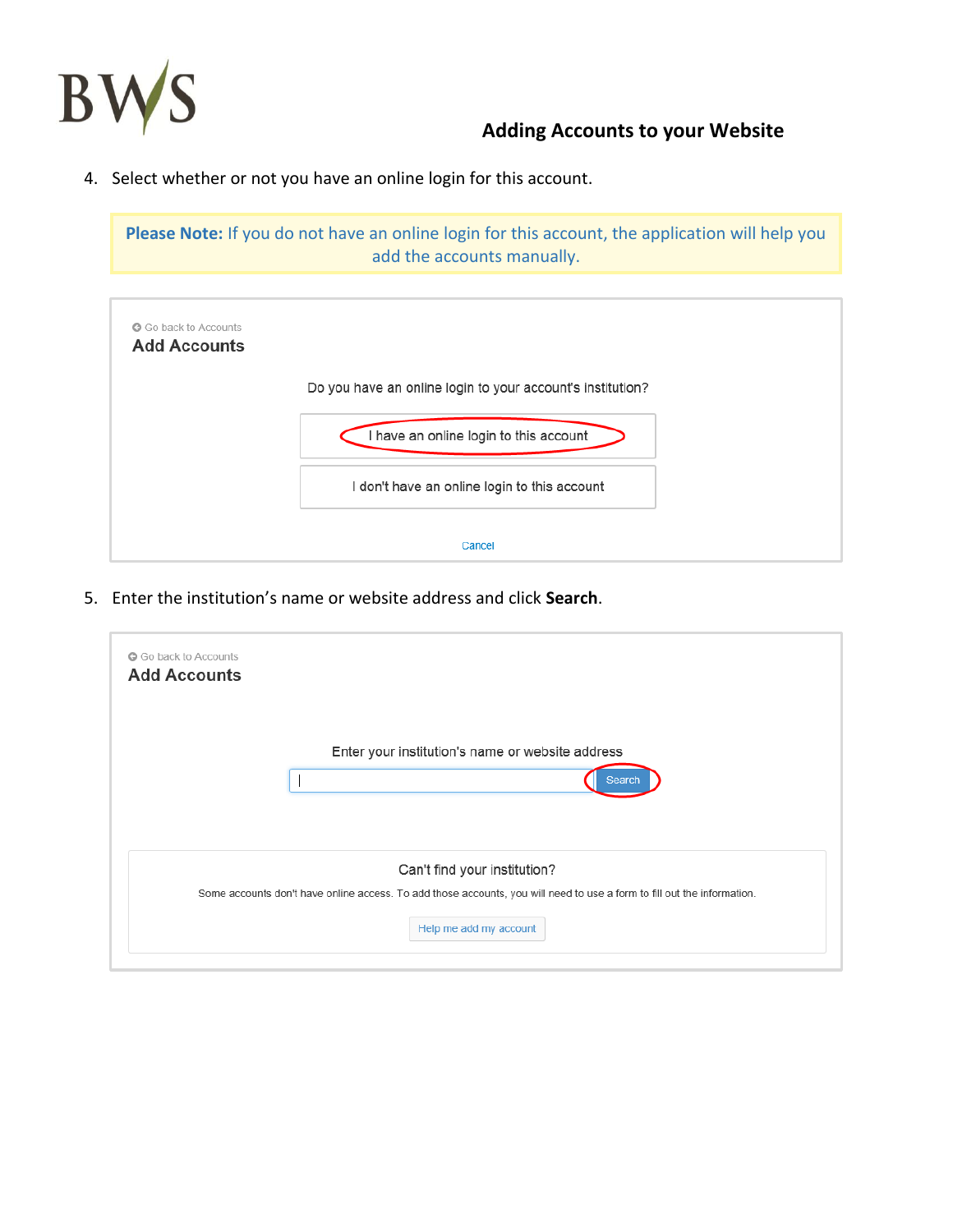

6. From the search results found, select the appropriate link.

| G Go back to Accounts<br><b>Add Accounts</b>                                       |                                                  |          |        |
|------------------------------------------------------------------------------------|--------------------------------------------------|----------|--------|
|                                                                                    | Enter your institution's name or website address |          |        |
|                                                                                    | emoney                                           | $\times$ | Search |
| Search results (1 matches found)<br>1. eMoney Advisor Source (EMA) - Client Access |                                                  |          |        |

7. Next you will acknowledge the institution notice where applicable. This notice will inform you of any important information relating to this institution's connection. Click **Continue**.

|                                                 | Acknowledge Institution Notice                                                                                                                       |
|-------------------------------------------------|------------------------------------------------------------------------------------------------------------------------------------------------------|
| <b>Source Purpose</b>                           |                                                                                                                                                      |
|                                                 | The purpose of this source is to demonstrate establishing a Client Connection.                                                                       |
| <b>Status Screen Summary</b>                    |                                                                                                                                                      |
|                                                 | The current screen will be used on any source in the eMoney Advisor system. It is designed to fulfill one of the following:                          |
| Educate users on any known maintenance issues.  |                                                                                                                                                      |
| Explain any unique set-up steps for a source    |                                                                                                                                                      |
|                                                 | Explain why accounts are not updating during certain time periods                                                                                    |
| Other source specific information               | Please instruct the users to review this section prior to calling or reporting a problem on a Connection that is in error. Please note, a connection |
| to this test source may be removed at any time. |                                                                                                                                                      |
| <b>Source Purpose</b>                           |                                                                                                                                                      |
|                                                 | The purpose of this source is to demonstrate establishing a Client Connection.                                                                       |
| <b>Status Screen Summary</b>                    |                                                                                                                                                      |
|                                                 | The current screen will be used on any source in the eMoney Advisor system. It is designed to fulfill one of the following:                          |
| Educate users on any known maintenance issues.  |                                                                                                                                                      |
| Explain any unique set-up steps for a source    |                                                                                                                                                      |
|                                                 | Explain why accounts are not updating during certain time periods                                                                                    |
| Other source specific information               |                                                                                                                                                      |
| to this test source may be removed at any time. | Please instruct the users to review this section prior to calling or reporting a problem on a Connection that is in error. Please note, a connection |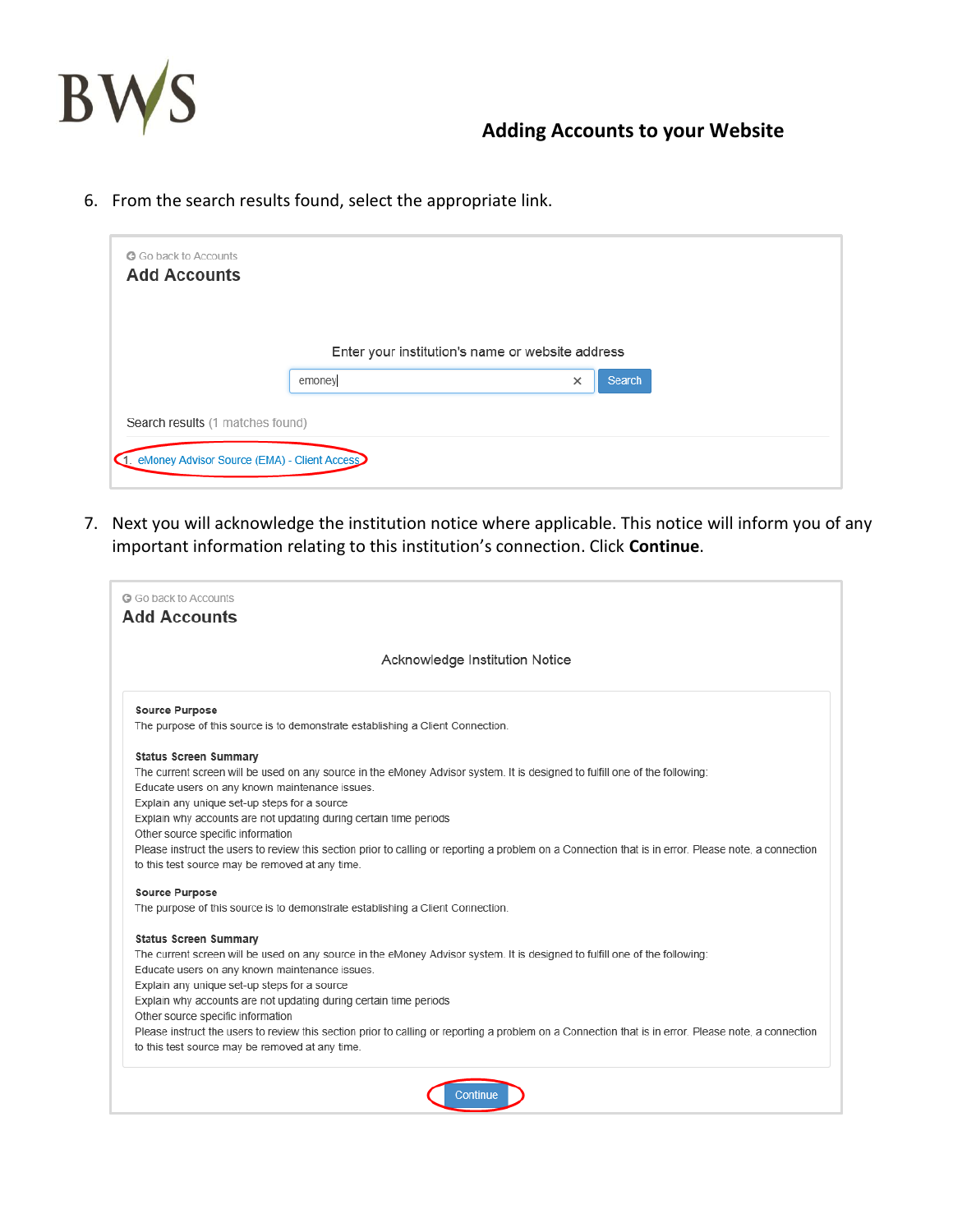

8. Enter in your login credentials for this institution and click **Connect**. If there's an issue connecting to your accounts, you'll receive a status message describing the problem. Click on the message to learn how to fix it.

| G Go back to Accounts<br><b>Add Accounts</b> |                                                            |
|----------------------------------------------|------------------------------------------------------------|
|                                              | <u>eMone</u> y                                             |
|                                              | wealth.emaplan.com                                         |
|                                              | To connect to your accounts, enter your credentials below. |
|                                              | <b>User Name</b>                                           |
|                                              | emoney                                                     |
|                                              | Password                                                   |
|                                              | ******                                                     |
|                                              | Connect                                                    |

9. Once your credentials have been verified you can review the accounts brought over through the connection. Click **Continue** to return to an overview of all accounts you have entered into your portal.

| <b>C</b> Go back to Accounts<br><b>Add Accounts</b>                                                                                                                    |                        |             |
|------------------------------------------------------------------------------------------------------------------------------------------------------------------------|------------------------|-------------|
| <b><i>@Money</i></b>                                                                                                                                                   |                        |             |
| ◆ You've successfully connected to eMoney Advisor Source (EMA) - Client Access!<br>You can review your new accounts below. To return to the full list, click continue. |                        |             |
| Mortgage                                                                                                                                                               | Mortgage - Mortgage    | -\$426,385  |
| <b>Blue Credit Card</b>                                                                                                                                                | Loan - Credit Card     | $-$ \$2,368 |
| <b>Stock Options</b>                                                                                                                                                   | Stock Option           | \$1,239,505 |
| <sup>t</sup> Orion Investments                                                                                                                                         | Taxable Investment     | \$40,249    |
| <b>Health Savings Account</b>                                                                                                                                          | Health Savings Account | \$41,385    |
| <sup>t</sup> Default Account Type                                                                                                                                      | Taxable Investment     | \$1,000     |
| * Any Account Type                                                                                                                                                     | Taxable Investment     | \$1,500     |
| Continue                                                                                                                                                               |                        |             |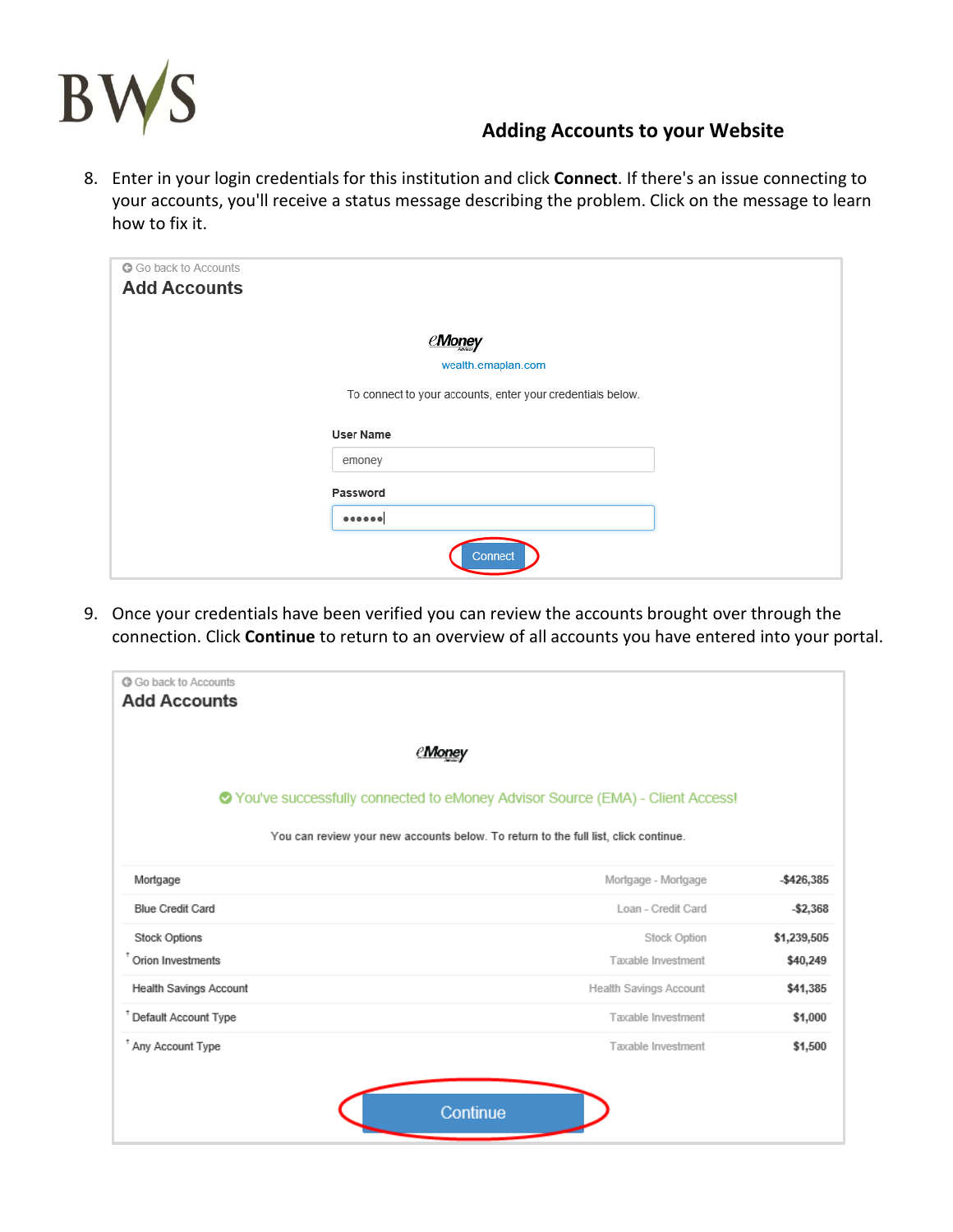

10. On the Accounts page you can easily see when your accounts with an institution last updated or if any accounts are in an errored state.

| G Go back to Organizer<br>Accounts                                           |                                  |                               | Add                           |
|------------------------------------------------------------------------------|----------------------------------|-------------------------------|-------------------------------|
| <b><i>eMoney</i></b>                                                         |                                  | ⋒<br>¢Ë<br>settings<br>delete | c<br>⊕<br>refresh<br>find new |
| <b>O</b> There is an important message about this institution. Click to view |                                  |                               |                               |
| Mortgage                                                                     | Mortgage - Mortgage              | 05/10/2016 09:03AM            | $-$426,385$                   |
| <b>Blue Credit Card</b>                                                      | Loan - Credit Card               | 05/10/2016 09:03AM            | $-52.368$                     |
| <b>Stock Options</b>                                                         | Stock Option                     | 05/10/2016 09:03AM            | \$1,239,505                   |
| <sup>t</sup> Permanent Life Insurance                                        | Life Insurance - Variable Univer | 05/10/2016 09:03AM            | \$14,500                      |
| Easy 123 Checking                                                            | Cash Equivalent - Checking       | 05/10/2016 09:03AM            | \$4,568                       |
| <sup>1</sup> Electric Orange                                                 | Cash Equivalent - Checking       | 05/10/2016 09:03AM            | \$3,000                       |
| <b>Fidelity Brokerage</b>                                                    | Taxable Investment               | 05/10/2016 09:03AM            | \$62,684                      |
| <sup>†</sup> Fidelity 401(k)                                                 | Qualified Retirement - Tradition | 05/10/2016 09:03AM            | \$40,249                      |
| <sup>t</sup> Orion Investments                                               | Taxable Investment               | 05/10/2016 09:03AM            | \$40,249                      |
| <b>Health Savings Account</b>                                                | Health Savings Account           | 05/10/2016 09:03AM            | \$41,385                      |
| <sup>*</sup> Any Account Type                                                | Taxable Investment               | 05/10/2016 09:03AM            | \$1.500                       |
| Connection last updated 05/10/2016 09:03AM                                   |                                  |                               | wealth.emaplan.com            |

11. Each connection you establish will have its own specific maintenance required. For example, if you updated your password on the institution you will need to then update the credentials in your portal.

You can **Delete** the connection, **change your settings, find new accounts**, and **refresh** the connection at any time to pull over updated account values.

| G Go back to Organizer<br>Accounts | Add                                                  |  |
|------------------------------------|------------------------------------------------------|--|
| <u>Mone</u> y                      | 03<br>ĸ<br>find new<br>refresh<br>settings<br>delete |  |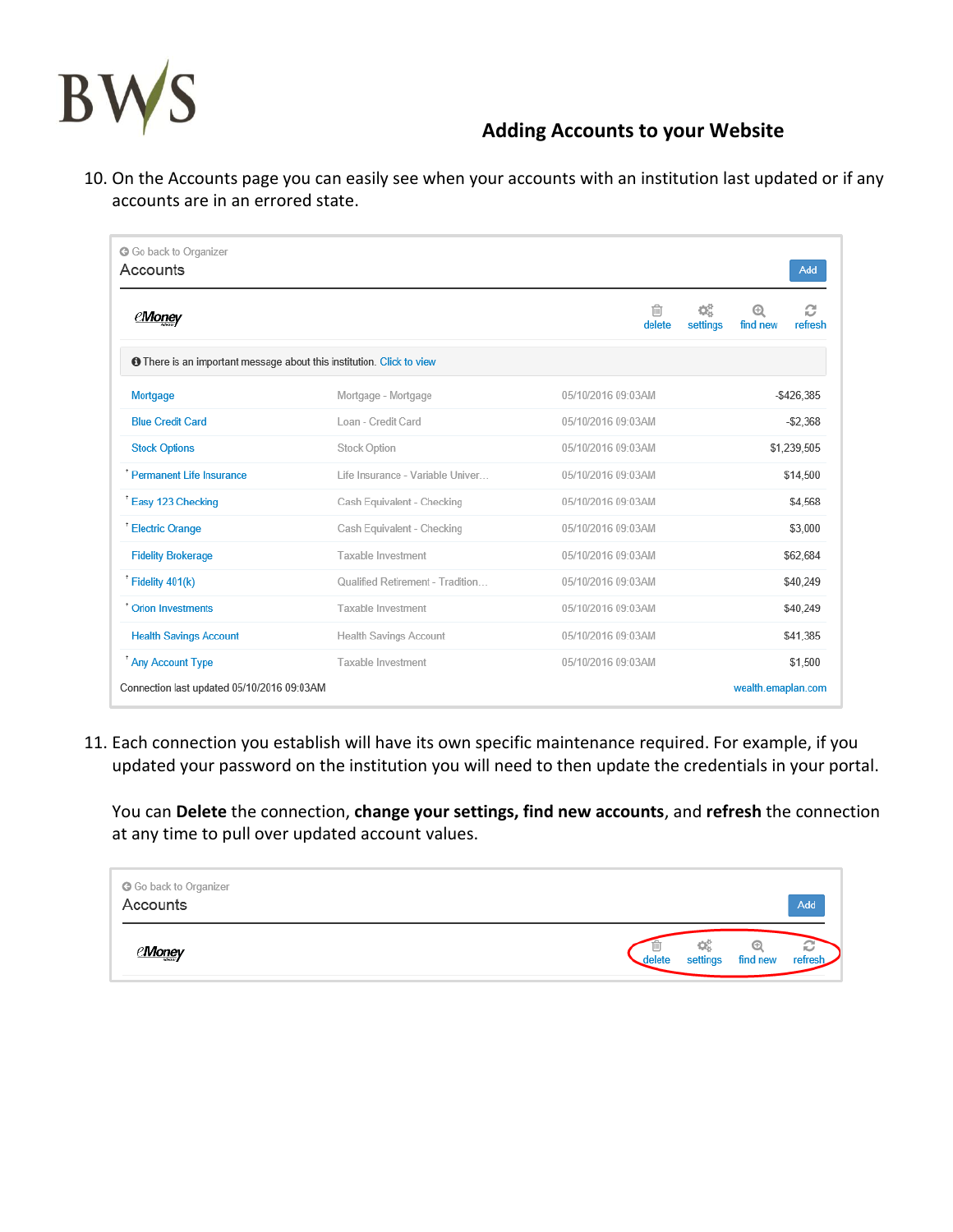

12. The settings link gives you the option to enable your Advisor to find new accounts on your behalf.

| x<br><b>♦ SET ADVISOR PERMISSION</b>                                                                                                                                                                                                                                               |
|------------------------------------------------------------------------------------------------------------------------------------------------------------------------------------------------------------------------------------------------------------------------------------|
| Do you want your Advisor to be able to find accounts from eMoney Advisor Source (EMA)<br>- Client Access in the future?                                                                                                                                                            |
| (a) No, only I can find new accounts from this institution.<br>$\bigcirc$ Yes, my Advisor can find new accounts from this institution.<br>Your advisor will have the ability to find newly available accounts as well as existing accounts you may have<br>intentionally excluded. |
| Save<br>Cancel                                                                                                                                                                                                                                                                     |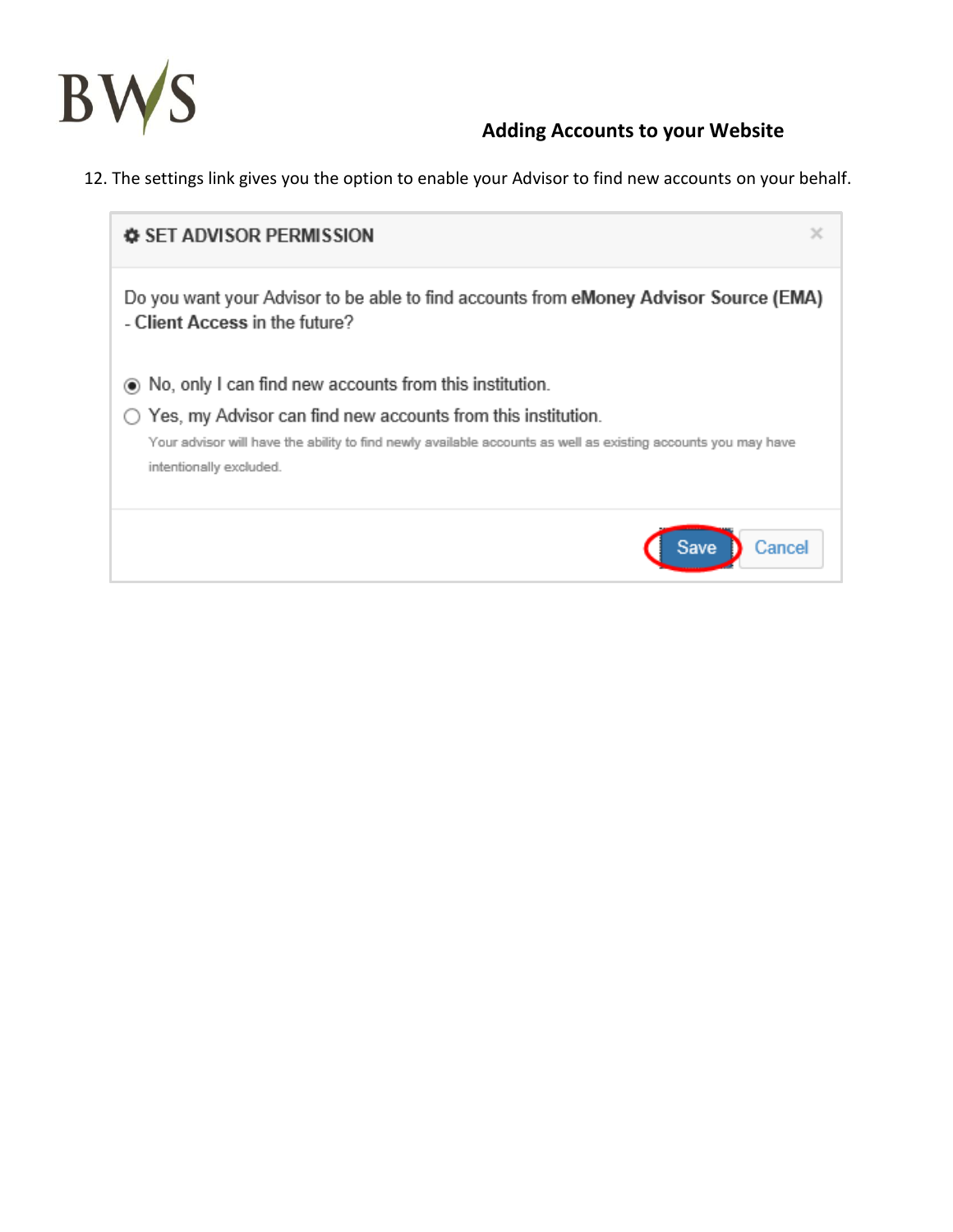

If you do **not** have an online login to an institution, follow the below steps to enter accounts in manually. While manual accounts do NOT update, they help build a better financial snap shot for both you and your advisor.

1. Click **Add** on the Accounts page.

| G Go back to Organizer<br>Accounts |  |                                                      | <b>Add</b> |
|------------------------------------|--|------------------------------------------------------|------------|
| <u>eMone</u> y                     |  | <b>面 3巻 + 0巻</b><br>delete settings find new refresh |            |

2. Select "I don't have an online login to this account."

| G Go back to Accounts<br><b>Add Accounts</b> |                                                            |  |
|----------------------------------------------|------------------------------------------------------------|--|
|                                              | Do you have an online login to your account's institution? |  |
|                                              | I have an online login to this account                     |  |
|                                              | I don't have an online login to this account               |  |
|                                              | Cancel                                                     |  |

3. Select the type of account.

| Go back to Accounts<br><b>Add Accounts</b>                    |              |                 |  |  |  |
|---------------------------------------------------------------|--------------|-----------------|--|--|--|
| What type of account is this?                                 |              |                 |  |  |  |
|                                                               | Cash         | Investment      |  |  |  |
|                                                               | Insurance    | Liability       |  |  |  |
|                                                               | Stock Option | Note Receivable |  |  |  |
| C Accounts added from here will not be automatically updated. |              |                 |  |  |  |
| <b>Previous Step</b><br>Cancel                                |              |                 |  |  |  |